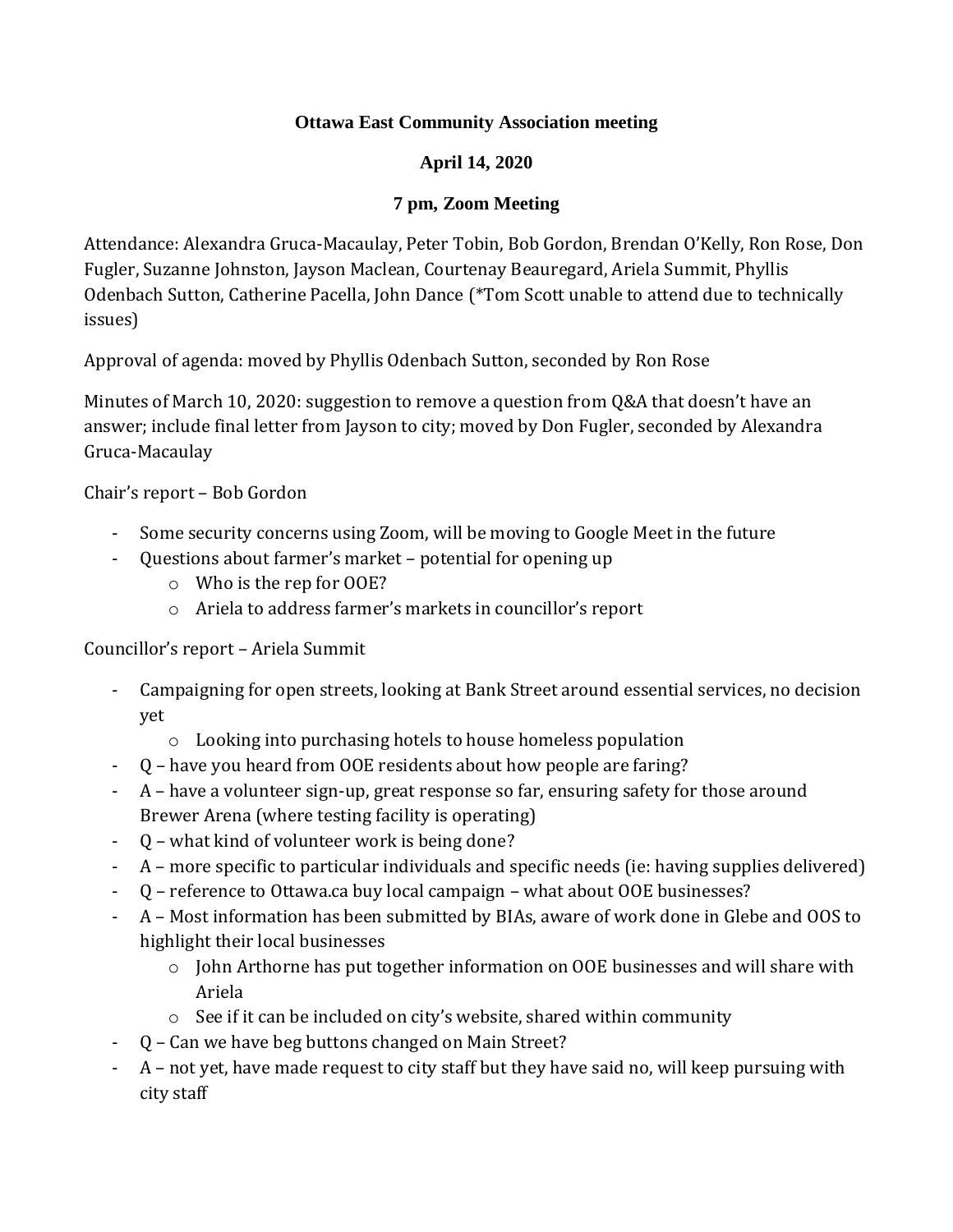- Q can we make some sidewalks one way?
- A bigger discussion about that initiative within the city, will follow up
- Q What was the rationale for denying removal of beg buttons?
- A will share response with board, essentially city staff deemed it low risk and it already cycles through (\*response is attached below – email from Greg Kent, acting director, Traffic Services)

Treasurer's Report – Don Fugler

- \$23,989.97
	- o Does not reflect costs associated with LPAT appeal
	- o Approximately \$15,800 in LPAT fund

### Planning: Block 2B – Ron Rose

- Reached settlement, LPAT supposed to meet on April 9 to give approval of settlement it was postponed
- Regional getting antsy about getting started on 2B
- Asked city about a conference call hearing
	- o LPAT doesn't have a protocol in place for it but willing to explore it
- Supposed to take place this week haven't heard yet
- But even if city issues building permit, they can't do construction
- Q condos already started aren't they exempt?
- A No permit yet so they are not deemed essential
- Q will we still have a virtual hearing?
	- A don't know, forms were filled out but haven't heard from lawyer about a date
		- $\circ$  But that is still the plan (ie: to have a virtual hearing)

Deschatelets building – Ron Rose

- Received note from Sally Coutts at city to demolish Chapel Wing of Deschatelets building
- Comments due by April 20 request to push back deadline
- Some errors in the report, Sally Coutts admits it was rushed
- Concerns about diminishing of heritage character
- Community doesn't gain anything from the proposal
	- o Links to school, gym all happen irregardless of the chapel wing
- No indication that wing is in immediate danger
- OOECA to ask for an extension for one month
	- o Request that Sally Coutts and others have a conference call to discuss the proposal
- Q does councillor have same deadline?
- $A$  yes, have pushed back on it
	- o Ron to also communicate that to Sally Coutts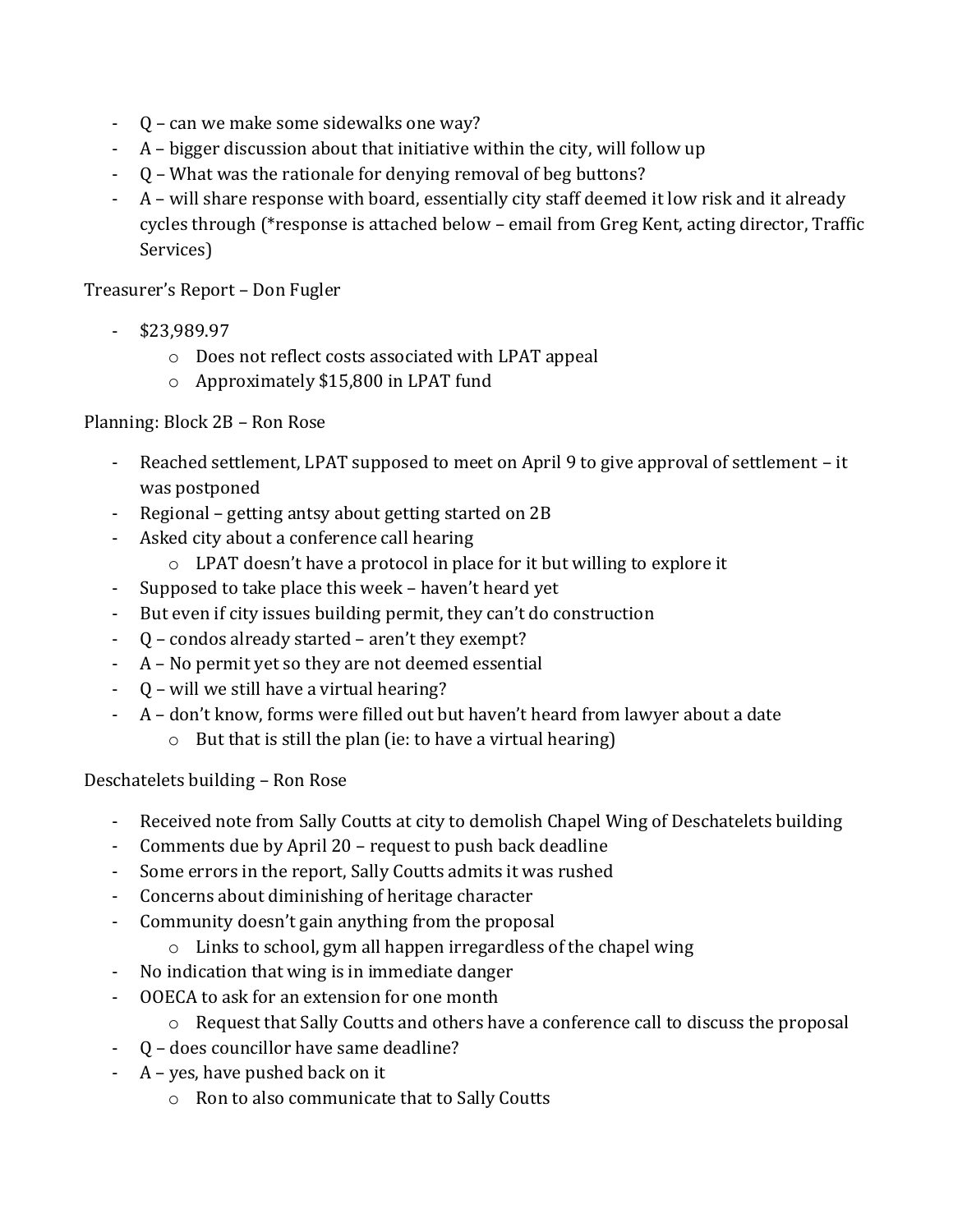- 1C of Greystone Development deadline for comments is April 16
	- o Not clear why the rush this is non-essential
	- $\circ$  Deadline was set before latest provincial tightening of restrictions on construction industry
	- o Planning committee did not meet in March because of everything happening so that necessary to get more time to comment
- R4 zoning draft letter proposed by Alexandra about need for greenspace
- R4 zone seeks to add intensification everything north of Queensway is R4, also Echo between Hazel and Clegg
- 3-4 units to 6-8 units without parking
- Alexandra focus largely on visual aspects of how these buildings would look, doesn't account for neighbourhood character
	- o But now COVID 19 is highlighting the need for greenspace
- OOECA planning committee to look at draft letter more greenspace for all in community vs. just those in the units
- Timing for comments is early May 2020

# SLOE – Jayson Maclean

- Movement to deem community gardens as essential, important for food security
- Draft letter to MPP, city (\*draft letter included below as part of committee reports)
- OOECA to endorse the letter, also send to premier and health minister
	- o Councillors Menard and King have sent email about this too
- Q does this include the Children's Garden?
- A need to get clarification on this
- Ariela farmer's markets local producers are concerned about profits
	- o No decision on it yet but it's being looked at

Parks and Greenspace – Alexandra Gruca-Macaulay

- Thanks to Ariela for ongoing help with Springhurst Park
- Q can city issue less tickets for people in parks and use more of a warning?
- A has been raised with staff

# Greystone – Peter Tobin

- Retirement residence not opening
- $-1A$  stopped work inside on  $6<sup>th</sup>$  floor

# Membership – Suzanne Johnston

- Will need to think about membership drive in the fall
- May need to go online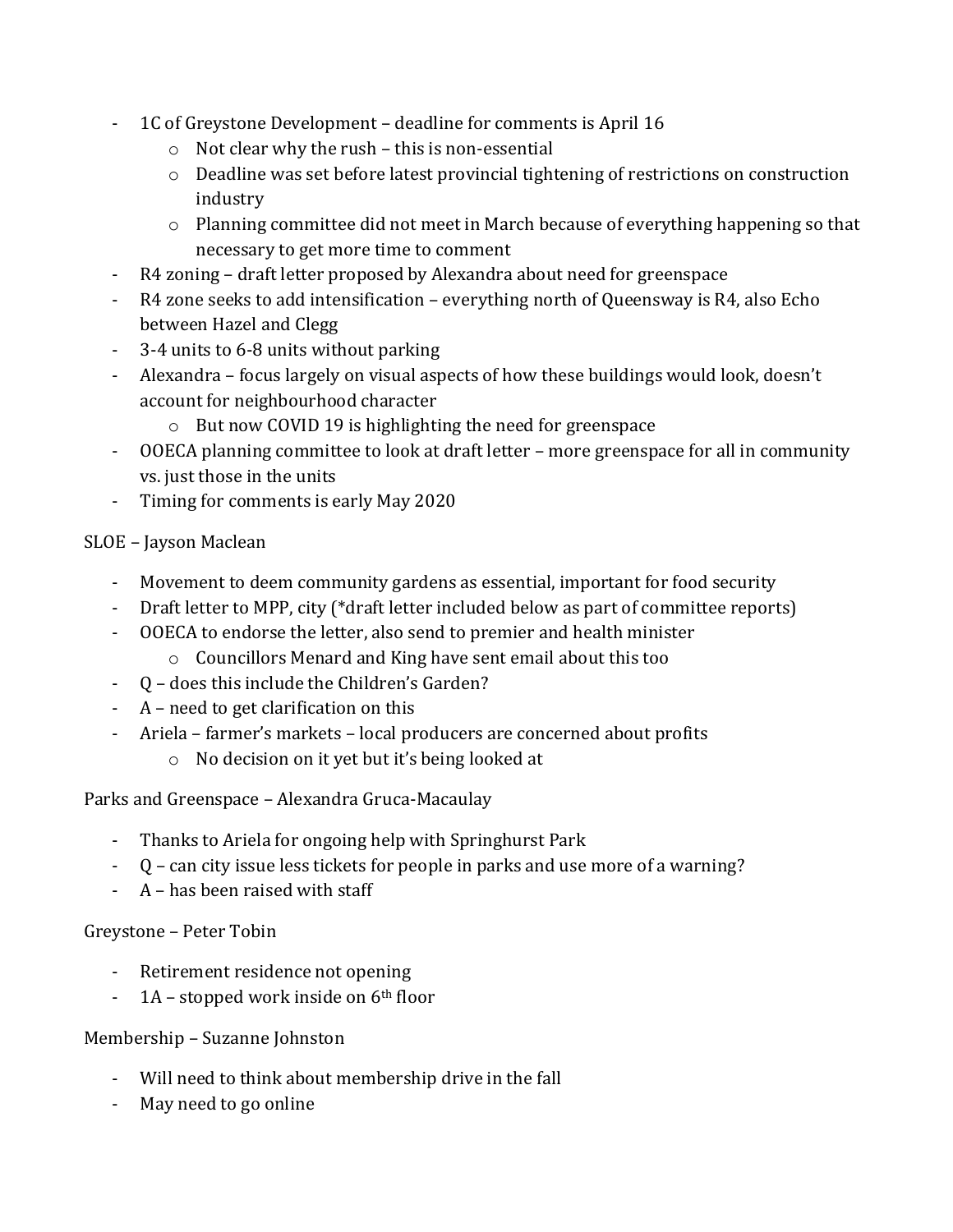New Business

- Ron Rose ward boundaries discussion, FCA is looking at it
- Add to agenda for May meeting
- Possible impact to Capital Ward move Heron Park into Riverside Ward?
- Need to look at possibility that new boundaries mean less representation? Does it also shift the "balance of power"?
- Suggestion for a post COVID-19 celebration similar to Main Event, recognize everyone's efforts
- Main Street plaque to be installed in the next few weeks, will share with community once it is in place
- Bob Gordon Regional wanted to do a full presentation at this meeting on Deschatelets will do it online
- Courtenay Beauregard has a contact to help with an emergency preparedness plan for the community association

Motion to adjourn – moved by Phyllis Odenbach Sutton, seconded by Brendan O'Kelly

#### **Committee reports:**

Parks and Greenspace – Alexandra Gruca-Macaulay

Mr. Tim J. Moerman Senior Planner Zoning, Intensification and Neighbourhoods City of Ottawa Dear Mr. Moerman, R4 Zoning Review and Residential Greenspace

I am writing to express our community's concern over the proposed changes to R4 zoning that aim to increase housing density, but that will also result in a commensurate decrease in residential greenspace. While we appreciate the need for bringing more affordable low to midrise housing options to the residents of Ottawa (most recently identified as "the missing middle"), the current Covid-19 virus crisis has brought a new spotlight on the need for adequate home-located greenspace. Starkly put, some of those who live in dense housing structures have found themselves effectively caged in their small dwelling units.

While we understand that the front and rear yard setbacks established through Infill 1 and Infill 2 are not proposed to change under the R4 review, the reality of the impact of proposed R4 changes would mean that each front or rear yard would be required to accommodate a greater number of people than before. In view of the opinion of most public health authorities that that the current crisis, regrettably, may well be repeated in the future, we have grave concern that those in isolation simply would not have adequate access to outdoor space should the R4 zoning changes be implemented as proposed.

We would ask therefore, that: 1. the requirement for front and back yard setbacks be increased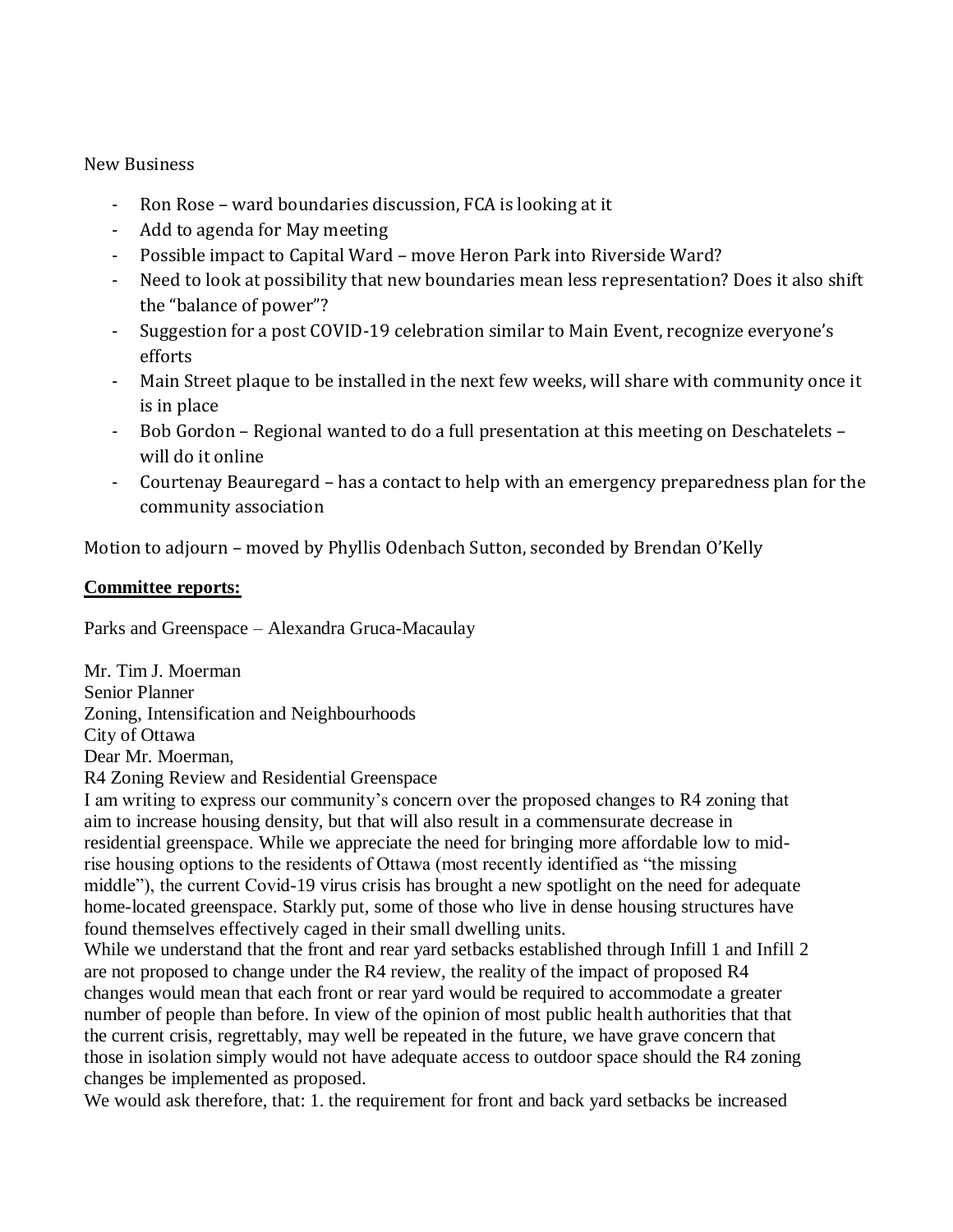substantively, and/or 2. that the number of new dwelling units in R4 zones be limited to four. The Covid-19 crisis is causing us to reflect on a vast array of consequential effects and likely future changes, we ask that the need for residential greenspace be one of these. Kind Regards,

agm Chair, Parks and Greenspace Old Ottawa East Community Association

FCA report – Ron Rose

The March 2020 meeting of the FCA was cancelled due to the Covid-19 virus. On-line discussion has centered around city planning, particularly the concept of the "15 minute neighbourhood. Much of the work on this concept has been led by FCA Chair, Sheila Perry, and undertaken by students at the Telfer School of Management at Ottawa U. Barhaven has been used as a laboratory for this concept, with the full backing of the local Councilor, Jan Harder, and a presentation on the concept of a 15 minute neighbourhood was made to the most recent virtual meeting of the City Planning Committee.

Other recent topics have included the possible impact of the Covid-19 pandemic on future city planning, particularly whether denser cities are more susceptible to pandemics, or whether we should be encouraging more urban expansion. This discussion is also taking place at the same time as a discussion about expansion of the Urban Boundary, i.e., whether the City should aim to encourage 70% of the population growth to occur within the existing urban boundary, and whether that can be done without expanding the urban boundary.

The topic of ward boundaries has spurred some discussion, initially within the Planning and Zoning Committee of the FCA, but the topic will more appropriately be discussed by the general membership. To date, the only discussions have been very preliminary.

A Virtual meeting of the Planning and Zoning Committee was held last week. The response to the City's most recent reports on Infill II and on the R-4 zoning review phase II have occupied much of the Committee's time.

Planning report – Brendan O'Kelly

The planning committee did not meet in March, however there was email discussion centering mainly on construction of building 2B. In light of the City cancelling inperson meetings, plans were made to arrange an expedited LPAT hearing to approve the negotiated settlement, which will allow the city to approve the site plan for 2B and issue a building permit. We are waiting for notice of when the hearing will take place. We may hear back within the next week.

Given the COVID-19 crisis and the new limits imposed on non-essential construction, there has been discussion about whether construction on building 2B is allowed to continue. Excavation of the 2B site, which includes pile-driving, has been ongoing. However, the planning committee has received word from Councillor Menard $&\#39$ ; s office that all work on the 2B site will stop by Monday - April 13, 2020.

The planning committee is also reviewing the proposal to demolish the North East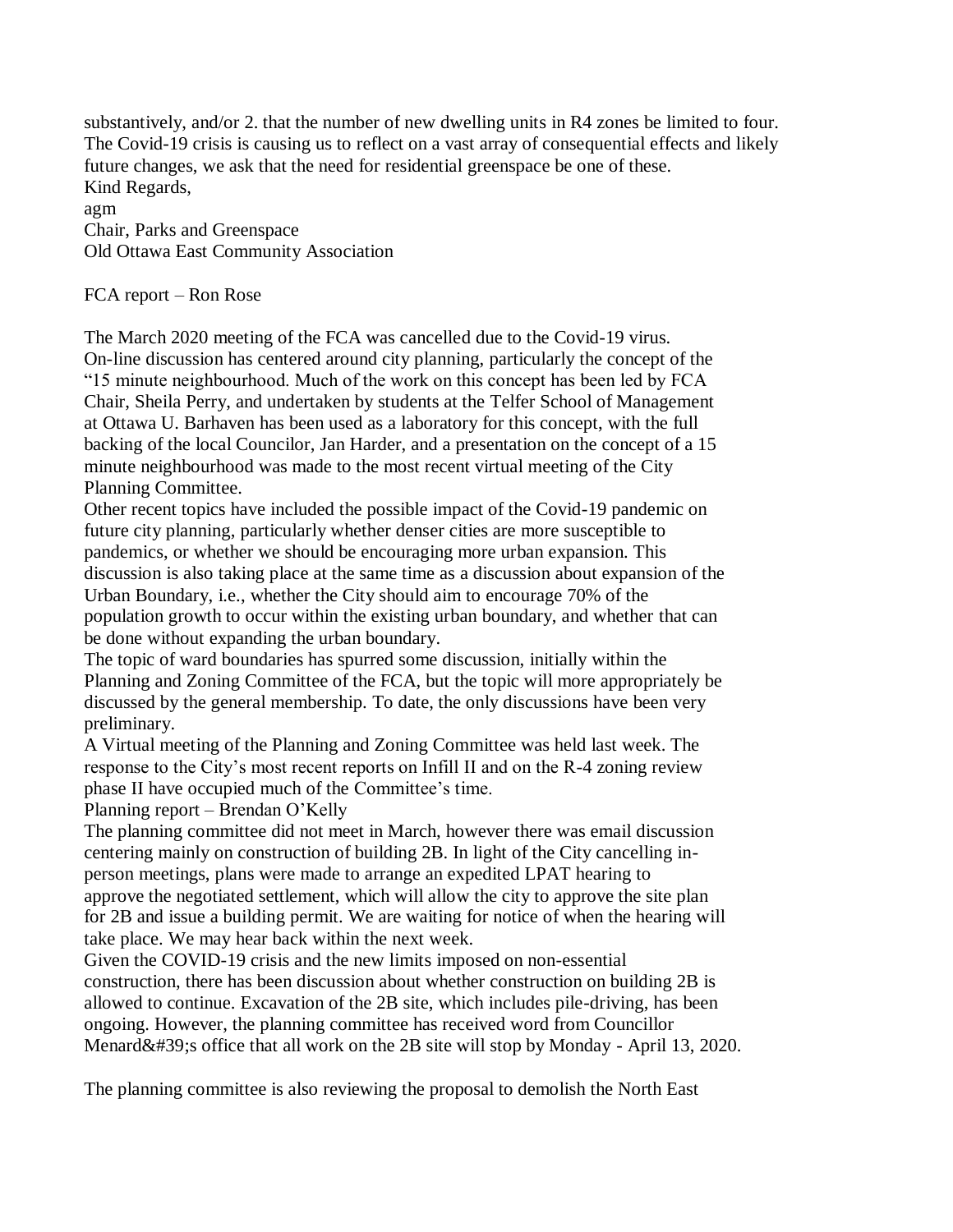wing of the DesChâtelets building (including chapel) with the aim of creating a new addition to house a community centre, school, and affordable housing. Of special concern is how much assurance can be given to the community that the demolition of the chapel will indeed lead to construction of a school, etc.

The proposal will be reviewed by the Built Heritage Sub-Committee, which will meet on May 12, 2020. Deadline for commenting is April 20, 2020.

No comments on the R4 review have been discussed recently. The City  $&\#39$ ; deadline to comment on the proposal is May 8, 2020.

SLOE, the environment and sustainability committee of the OOECA - Jayson MacLean

Item 1 of 1 - Letter to MPP Joel Hardin and Councillor Shawn Menard, re: Community Gardening during COVID-19

- SLOE has a letter drafted to Joel Hardin and Shawn Menard (below) and is asking for feedback from the Board before sending it.
- With regard to COVID-19 response efforts, the Ontario government has put community gardening in the group of "community amenities" that are to remain closed during the crisis, effectively deeming their use as non-essential.
- A coordinated response to this decision has been launched, prominently including efforts from Ottawa's Just Food non-profit.
- The gist of the response has been to say that food security is an aspect of the current crisis and thus community gardens should be part of Ontario's efforts on this front.
- I contacted OOE Community Garden coordinator Margaret Vant Erve, who said she has been writing letters to various government representatives on the topic. Here's what she wanted to relate to the OOECA on the topic:
	- "We are definitely in need of better links happening between food production and the supply to the consumer. Our community gardens are a very safe way to produce healthy organic food and it is super easy to practice the safe distancing. We would work closely with Just Foods on the protocol for how to deal with shared equipment. So, yes, please, more voices are better."
- In other places, the City of Gatineau has recently supported keeping its community gardens open by calling for coordinators to work with the City to establish safety protocols and last week the BC government reversed its decision and designated community gardens essential services.

# Letter Draft:

Dear Joel Hardin/Shawn Menard,

The Sustainable Living Ottawa East committee of the Old Ottawa East Community Association is asking that, with respect to the current COVID-19 crisis, you support the designation of community gardening as an essential food service.

There are a number of reasons why this is the right move. Here are a few:

Community food production plays a role in the response worldwide to the COVID-19 pandemic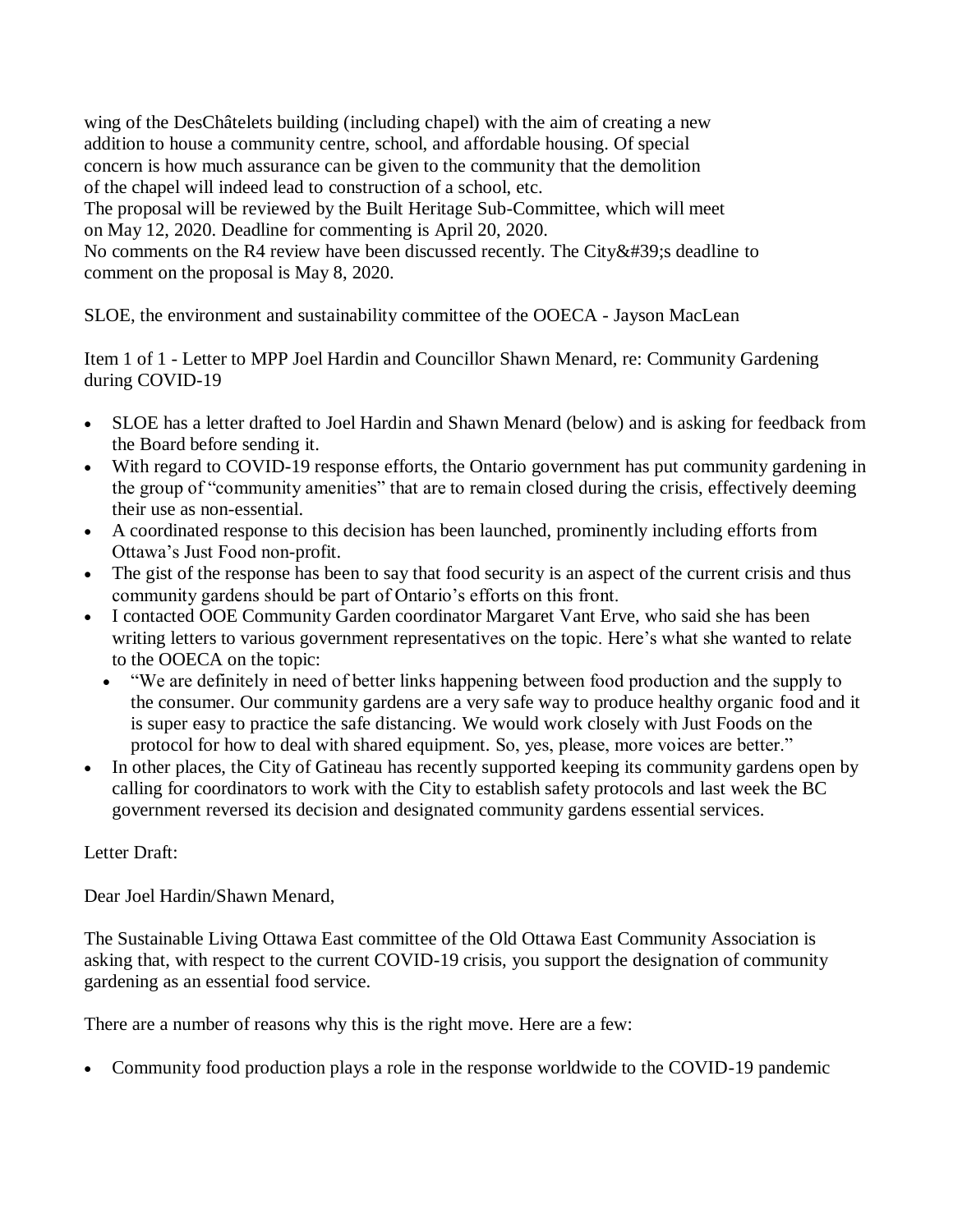- Food supplies worldwide are taking on more uncertainty as a result of the current health and economic crisis, making local food production more critical
- Already-stressed food banks in Ottawa receive donations every year from community gardens
- Many people in Ottawa rely on community gardens for food each year
- Concerning community garden use during the COVID-19 crisis, clear protocols can be established in coordination with public health officials to maintain public safety

We hope that you will support this position and work toward removing community gardens from the Province of Ontario's current list of non-essential community amenities.

Thanks for your time, Jayson MacLean SLOE chair, Old Ottawa East Community Association

#### **Re: beg buttons**

*On behalf of Greg Kent, Acting Director, Traffic Services:*

Mayor and Members of Council:

At the March 25 Council meeting, direction was provided to staff to "*look at the feasibility of reprogramming automated push buttons (beg buttons) where safe to do so, in order reduce the need for people to physically touch these buttons to safely cross a street*". The purpose of this memo is to provide Council members with the outcome of the review in addition to staff's recommendation.

As part of the Transportation Services' feasibility review, Ottawa Public Health (OPH) was asked to provide their professional advice on whether operating traffic signals in a fixed time mode, which does not require people to physically press the push buttons, would be an effective means to help reduce exposure to the COVID-19 virus. OPH has confirmed that this change to signal operations is not recommended. The transmission risk associated with push button use would be relatively low and would be best dealt with by practising good hand hygiene at all times.

In the City of Ottawa, approximately 80% of traffic signals are equipped with pedestrian push buttons and traffic sensors. These features enable the sequence and duration of both the vehicle and pedestrian displays to be adjusted continuously in a manner which provides the best possible level of service to all users of the intersection. Removing pedestrian push buttons and having signals cycle continuously through the pedestrian sequences would have the following impacts:

 *Increased pedestrian delay:* In the absence of opposing crossing demand, pedestrian activated signals normally rest with the 'WALK' indication for the more frequently used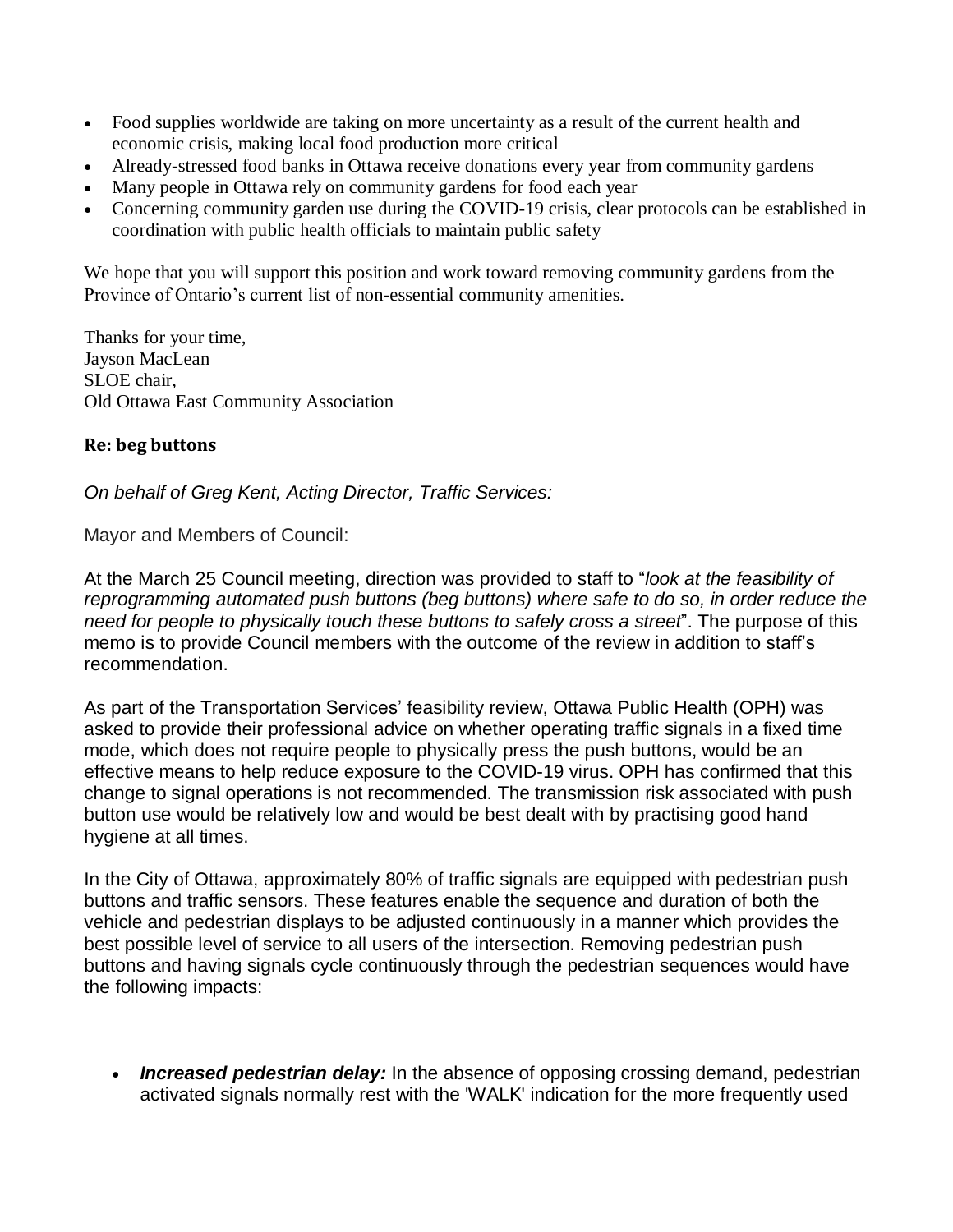crossing. Forcing the signals to cycle continuously would result in a shorter 'WALK' time for the majority of pedestrians. The total pedestrian waiting time would increase and there would likely be a greater number of pedestrians completing illegal crossings by beginning to cross during the 'DON'T WALK' indication. Furthermore, the removal of push buttons would also likely result in overall longer cycle times, further increasing the total duration of pedestrian waiting times.

- *Public complaints:* Continuous cycling of signals is anticipated to generate an increased number of complaints related to increased stopping times where no or little pedestrian crossing activity is taking place.
- *Increased vehicular delay:* Continuous cycling of signals are also likely to result in greater vehicle delays which increases idling activities. Idling negatively impacts the environment given the resulting increase in energy consumption and generation of pollutants by the vehicles. Furthermore, such delays cause disruption to transit operations.
- *Increased hazard:* Continuous cycling of signals leads to an increase of potential collisions. The long unnecessary delays, combined with the more frequent starting and stopping activities can result in poor signal observance and an increase in red-light running. These undesired, anticipated driver behaviours will increase risk to all intersection users including pedestrians.

As part of the development of the Road Safety Action Plan (RSAP) which was presented and approved by Council in December 2019, staff were directed to review and respond to a recommendation "*to develop criteria to eliminate "beg buttons" so that pedestrians and vehicles are treated the same at actuated intersections*." In response to the recommendation, and as part of the plan, staff are looking to develop a new mode of traffic signal operation where pedestrian walk displays would automatically be activated when a vehicle is detected at a signalized intersection. Transportation Services staff are currently developing the new signal mode and reviewing the feasibility of implementing it as part of the overall traffic signal control system. Should the implementation of the new mode be deemed appropriate and feasible once developed later this year, staff will review all signals and implement where appropriate. Despite the new mode, the push button would still need to be pressed to activate accessible signal features where present and/or if a pedestrian wished to activate the crossing when no vehicle is present.

Given Ottawa Public Health's recommendations, the impacts identified above related to implementing fixed signal timing and the ongoing signal system review and developments, staff do not recommend reprogramming traffic signals to remove the need to press a push button to activate a pedestrian crossing. Furthermore, given the COVID-19 Pandemic and our existing limited staff resources, our current focus remains on emergency response, the delivery of essential services in addition to performing legislated maintenance activities.

Please do not hesitate to contact me if you have any questions.